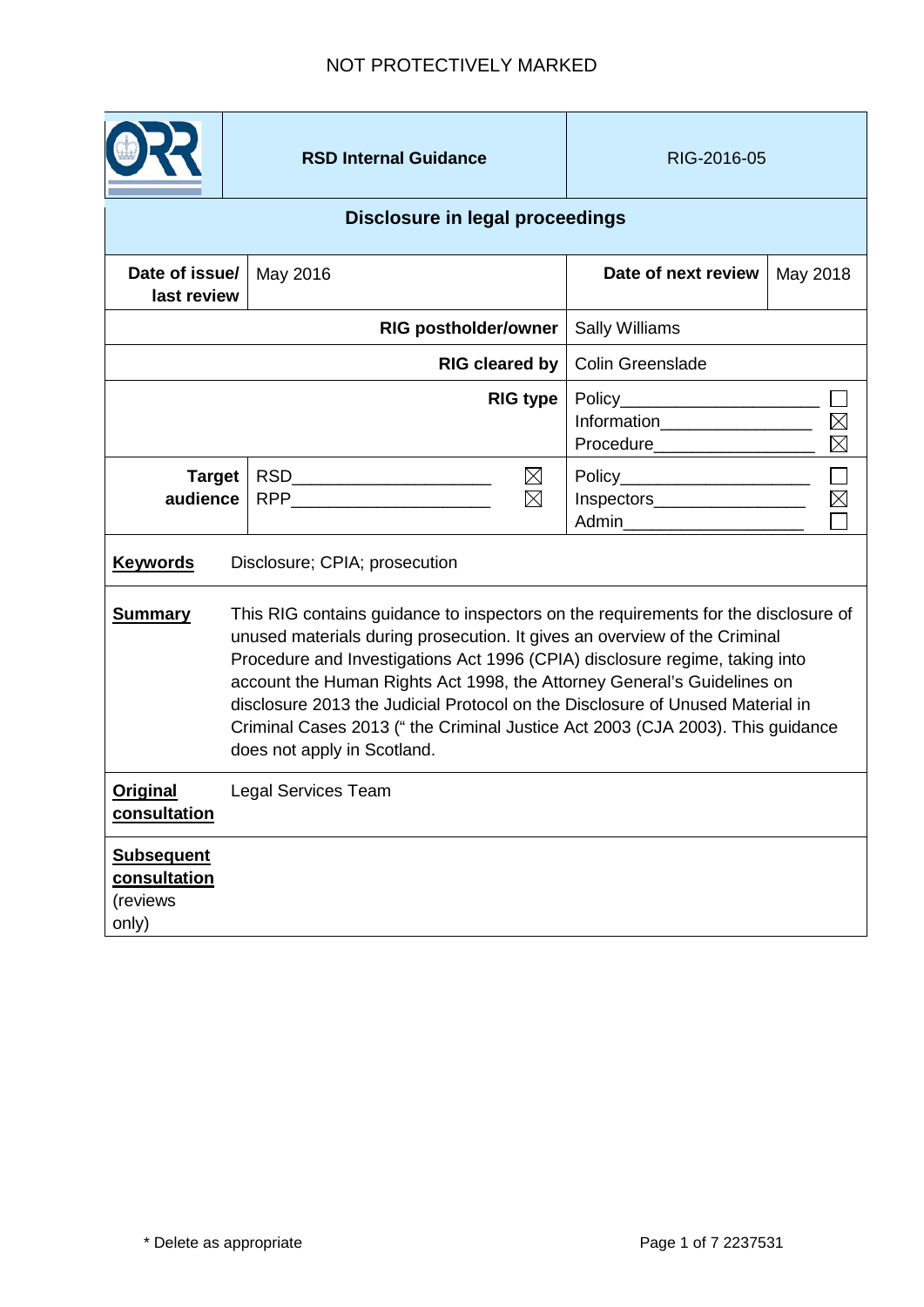#### **Detail**

#### **Introduction**

**Disclosure** refers to a stage during legal proceedings in which we have a duty to provide the defence with copies of, or access to, any material which we have obtained during our investigation into criminal breaches and which might reasonably be considered capable of undermining the case for the prosecution against the accused, or of assisting the case for the accused, and which has not previously been disclosed (section 3 Criminal Procedures Investigations Act 1996).

#### **Notes**:

1. This guidance does not cover pre-trial disclosures, previously known as "primary disclosure". This is now handled as "initial details of the prosecution case" during which the evidence on which we intend to rely is sent to the defendant and the court. See the HSE Enforcement Guide

# http://www.hse.gov.uk/enforce/enforcementguide/pretrial/procedureadvance.htm

2. This guidance does not apply in Scotland.

The CPIA and associated rules ensure that criminal investigations are conducted in a fair, objective and thorough manner, and requires prosecutors to disclose to the defence material which has not previously been disclosed to the accused and which might reasonably be considered capable of undermining the case for the prosecution against the accused or of assisting the case for the accused.

The CPIA, as amended by the CJA 2003, provides the statutory framework governing the disclosure of unused material in criminal proceedings. A Code of Practice made under Part II of the CPIA details how relevant material obtained in a criminal investigation is to be recorded, retained and revealed to the prosecutor. There are currently two Codes operating in parallel: one which applies to investigations started before 19 March 2015 and a new code which applies to investigations begun on or after that date. The main change in the new Code is an amendment to the procedure for disclosure in magistrates' court proceedings.

This guidance focuses on the requirements of the code for those investigations which commenced on or after 19 March 2015. ORR's Legal Services Team will advise inspectors on any differences which relate to investigations started before that date.

The CPIA Code of Practice (the Code) governs the regulatory aspects of the CPIA. Although the Code applies only to police officers, other investigators (including HSE and ORR inspectors) are required to "have regard" to any relevant provisions of it. The revised version of the Code, which applies to investigations begun on or after 19 March 2015. It is ORR policy that we will comply with the Code where it is relevant to our enforcement work.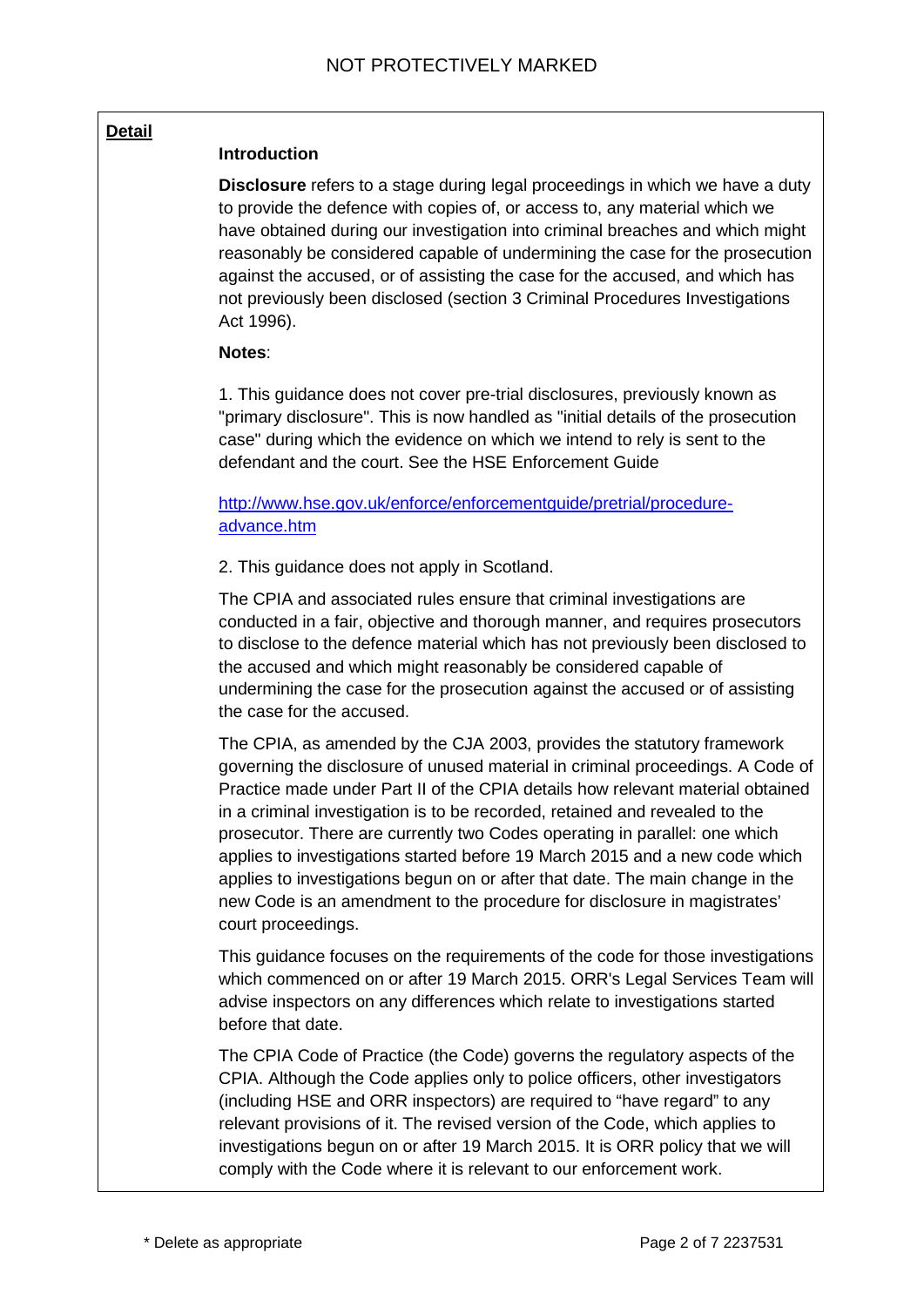The CPS Disclosure Manual is probably the most user-friendly source of published guidance: [http://www.cps.gov.uk/legal/d\\_to\\_g/disclosure\\_manual/.](http://www.cps.gov.uk/legal/d_to_g/disclosure_manual/)

The HSE Enforcement Guide (England and Wales) is also essential reading: <http://www.hse.gov.uk/enforce/enforcementguide/pretrial/after-intro.htm>

# **Guidance**

This guidance describes how to process and disclose unused material. The CPIA sets standards and procedures for investigators that:

- regulate the investigation process;
- regulate the recording and retention of material that is found or is generated in the course of an investigation.

The Code specifies a number of different roles within the investigation, with different duties attaching to different roles. These roles are:

- Investigator (reporting officer who writes up the INV1);
- Officer in charge of an investigation;
- Disclosure officer;
- Prosecutor

In most cases in ORR, the investigating inspector will carry out all these roles except parts of the prosecutor role where cases are handled by our Legal Advisors Team.

Investigators/disclosure officers should be familiar with the CPIA Code of Practice, in particular their obligations to **retain** and **record** relevant material, to **review** it and to **reveal** it to the prosecutor. It is very important, therefore, that inspectors understand their responsibilities under the Code and how to discharge those duties.

# **What sorts of material do we need to retain?**

The Code lists categories of material falling within the duty to retain. Examples of categories of material that must be retained, where the material may be relevant, are:

- accident reports and notebooks
- records from telephone messages containing descriptions of an alleged offence
- emails and electronic internal documents (memos etc.)
- final versions of witness statements
- draft versions of witness statements
- exhibits mentioned in a witness statement
- interview records (written/audio/video tapes of interviews with actual/potential witnesses or suspects)
- communications between inspectors and experts (including requests to clarify a draft report, remove ambiguities, or to cover additional material)
- reports of work carried out by experts (including draft reports and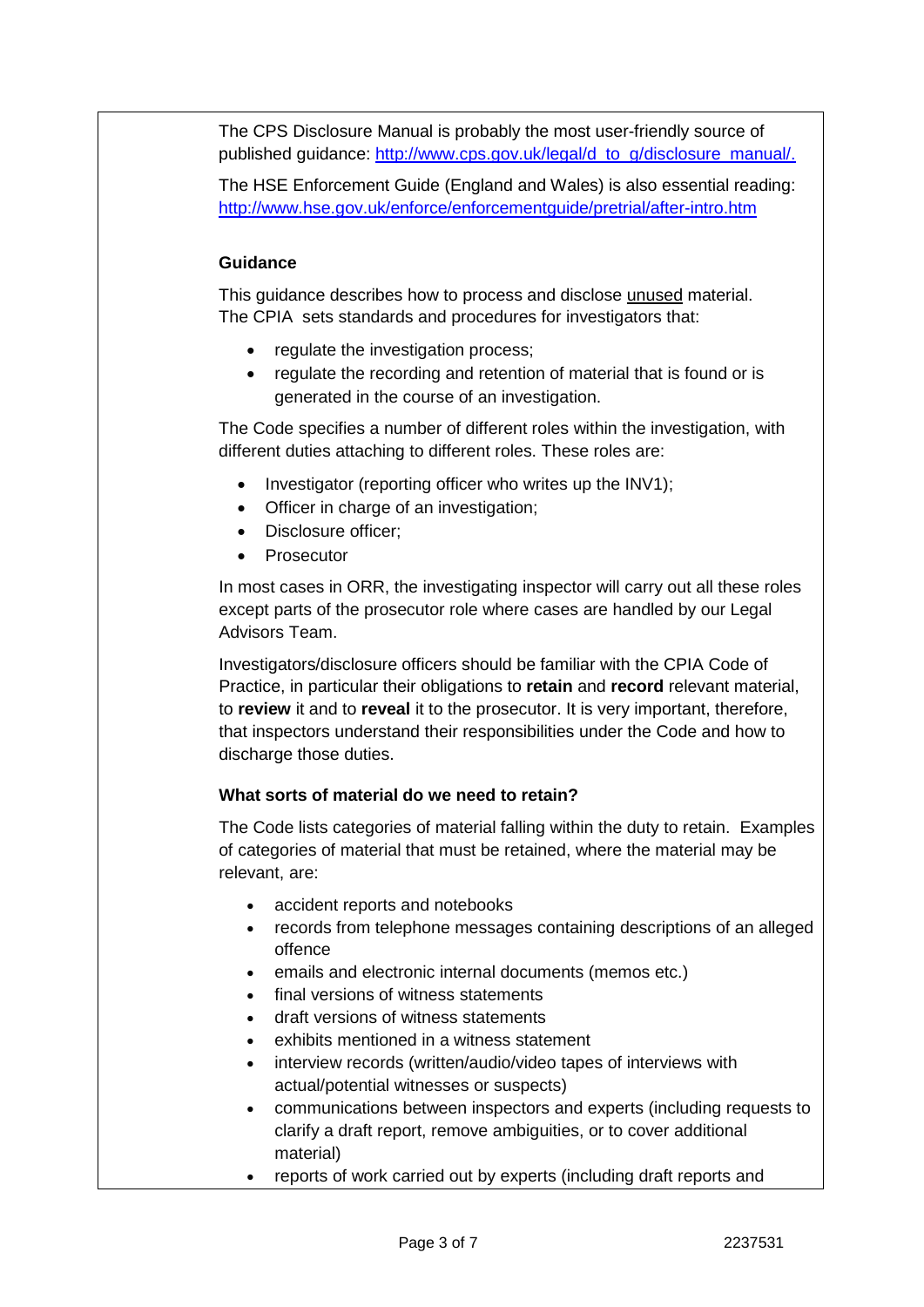working notes)

- schedules of scientific material prepared for the purposes of criminal proceedings
- any material casting doubt on the reliability of a witness, of a confession or on the accuracy of any prosecution evidence generally
- any material which may point to another person or body having involvement in the commission of the offence
- any material which may support a defence or an application to have any prosecution stayed as an abuse of process (for example because of delay)
- any material which may have bearing on the admissibility of any evidence
- any digital material obtained in the course of an investigation and not returned to the owner after copying, including hard drives or imaged material, computerised records, information from data recorders, photographs or videos;
- any other material that may fall within the test for initial disclosure

# **How do we record it?**

Material gathered during an investigation should be logged in the evidence index from the outset, and not left until it is evident that prosecution is likely. It is sufficient for you to believe that you are investigating breaches that may lead to prosecution. The investigation plan will identify if you are looking for breaches. By methodically recording material obtained, it makes it much easier to comply with the requirements of the Code.

**Disclosure** refers to providing the defence with copies of, or access to, any prosecution material which we have obtained and which might reasonably be considered capable of undermining the case for the prosecution against the accused, or of assisting the case for the accused, and which has not previously been disclosed (section 3 CPIA).

**When do we need to review, reveal and prepare a disclosure schedule?** The disclosure officer/inspector must prepare a schedule if:

- the accused is charged with an offence which is triable only on indictment; or
- the accused is charged with an either way offence which is likely to be tried on indictment or where the accused is likely to plead not guilty at a summary trial; or
- the accused is charged with a summary offence and he is likely to plead not guilty.

However, a schedule may not be needed if:

- the offence is likely to be dealt with in the magistrates' court; and
- it has been admitted; or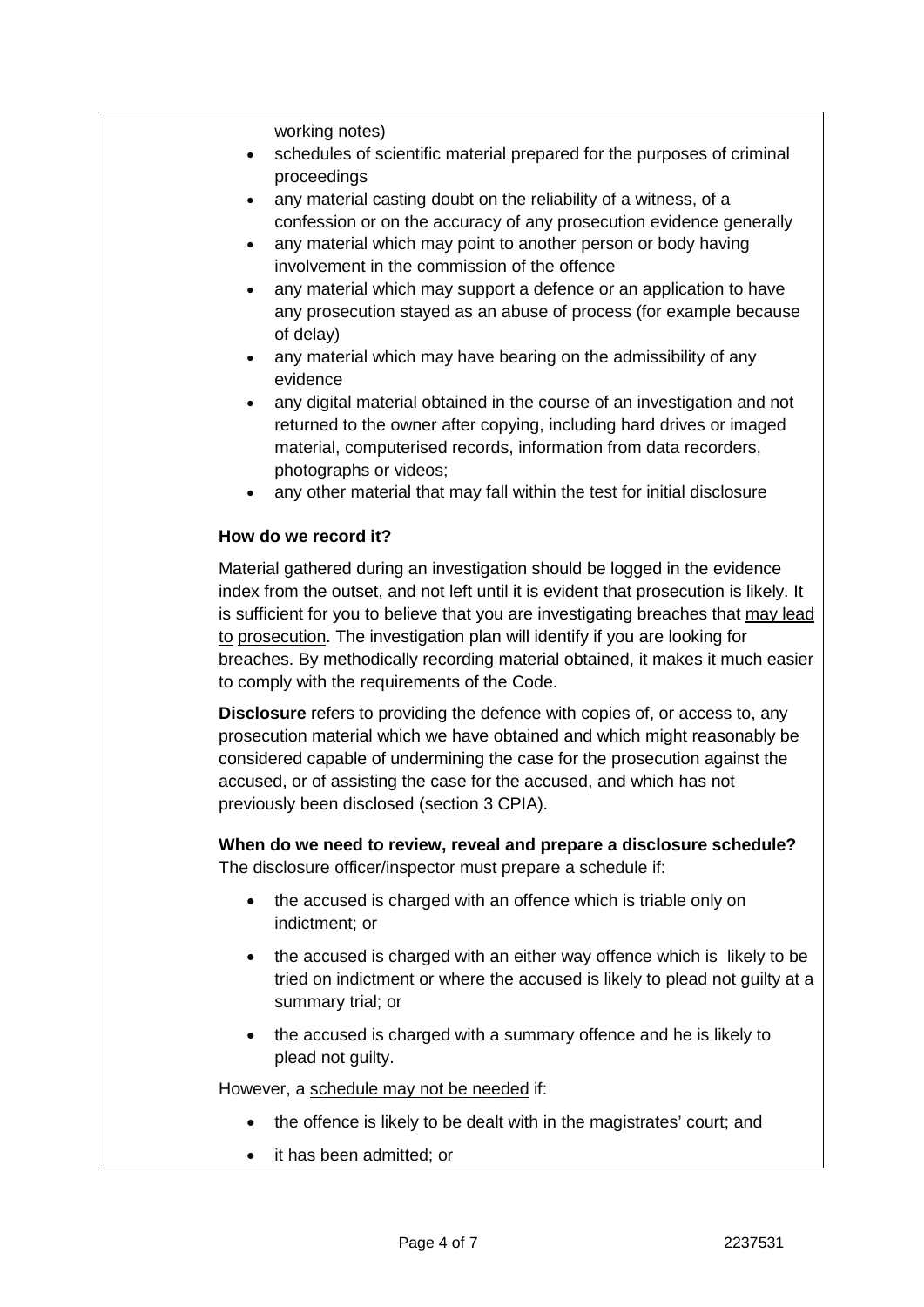• it appears that an accused is likely to plead guilty.

Although disclosure of unused material occurs after all the evidence and exhibits that form the basis of our case have already been disclosed, it is vital that preparations are made to properly log all the materials that are gathered as part of the investigation from the outset, whether or not they eventually form part of the case.

Once the circumstances of the case are clearer, decisions can be made about what material will be used as part of our case and what will remain unused and if necessary, a disclosure schedule of unused material prepared.

#### **The duty is to disclose unused material that satisfies a two-stage test:**

1 it is **relevant material** i.e. relates to the investigation into possible breaches; **and**

2 the nature of that material is such that it might **undermine the ORR prosecution case or otherwise assist the defence.**

Therefore, not all material gathered during a prosecution needs to be supplied to the defence. However, we itemise all unused and relevant material we hold in the disclosure schedule of unused material.

We are required to provide copies of, or access to, unused material that meets the second part of the test for disclosure i.e. could undermine or case or assist the defence.

Note: this test does not include an assessment as to whether the material is or could be admissible in a trial.

# **What sorts of things are relevant?**

**Relevant material** is defined in the Code of Practice as anything that appears to an investigator, or the officer in charge of an investigation or the disclosure officer to have some bearing on any offence under investigation or any person being investigated or on the surrounding circumstances unless it is incapable of having any impact on the case.

Therefore, relevant material could include witness statements that we have taken but are not going to use as part of our case; documents that we have copied or taken into possession during our investigation that helped us form a view about compliance issues; possibly notes of telephone conversations or face-to-face meetings that we have had with a dutyholder in respect of establishing the cause of an incident and therefore compliance; any notebook entries, sketches, measurements, that relate to the investigation and particularly where we have recorded a conversation where information has been passed to us that we have not captured in a witness statement because we are not intending to use it.

**How can I tell if it might weaken the prosecution or assist the defence?**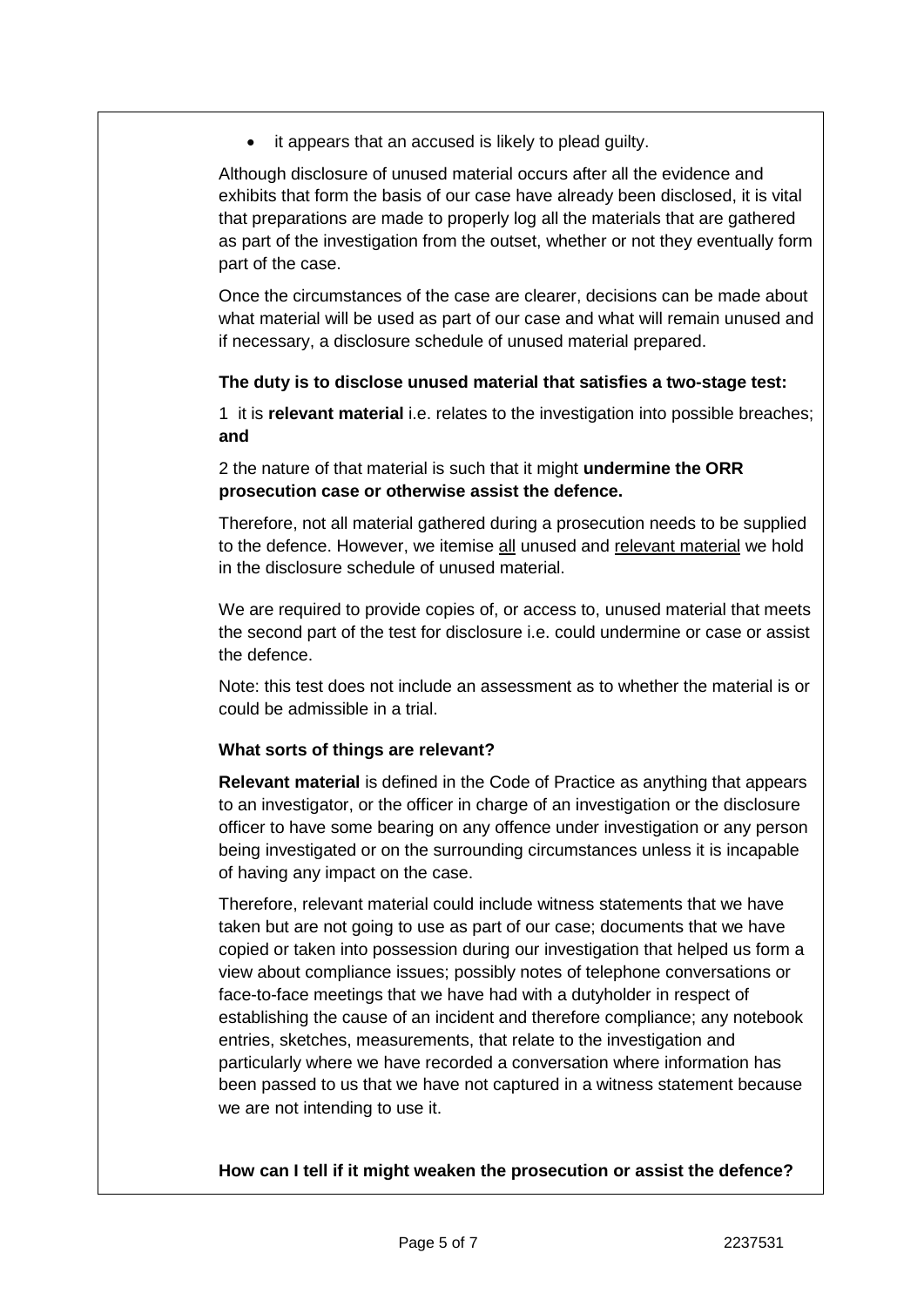Examples of material having the potential to weaken the prosecution case or to be inconsistent with it, are:

- any material casting doubt upon the accuracy of any prosecution evidence;
- any material which may point to another person, whether charged or not (including the co-accused) having involvement in the commission of the offence;
- any material which may cast doubt upon the reliability of a confession;
- any material that might go to the credibility of a prosecution witness;
- any material that might support a defence that is either raised by the defence or apparent from the prosecution papers. If the material satisfies the disclosure test, it should be disclosed even though it suggests a defence inconsistent with or alternative to one already advanced by the accused;
- any material which may have a bearing on the admissibility of any prosecution evidence;
- any material that might assist the accused to cross-examine prosecution witnesses:
- any material that might enable the accused to call evidence or advance a line of enquiry or argument: or
- any material that might explain or mitigate the accused's actions.

Previous convictions and/or cautions recorded against a prosecution witness should be disclosed where such convictions/cautions satisfy the test for disclosure, by being reasonably capable of undermining the prosecution case against the accused, or assisting the case for the accused.

# **How do I record unused relevant material on the schedule?**

**Stage 1:** We prepare a schedule that lists each item with a description that must be sufficiently clear for the defendant to understand the nature of that document.

**Stage 2:** We are required to apply a public interest test to each item. In a very small number of instances, we may decide that the information we hold is **sensitive.**

**Sensitive material** is any material that the disclosure officer believes is not in the public interest to disclose, and therefore attracts public interest immunity from disclosure.

- material relating to national security, for example in connection with Crown contractors;
- material given in confidence;
- material the disclosure of which might facilitate the commission of other offences or hinder the prevention, investigation and detection of crime;
- material generated by a corporate or financial regulator.